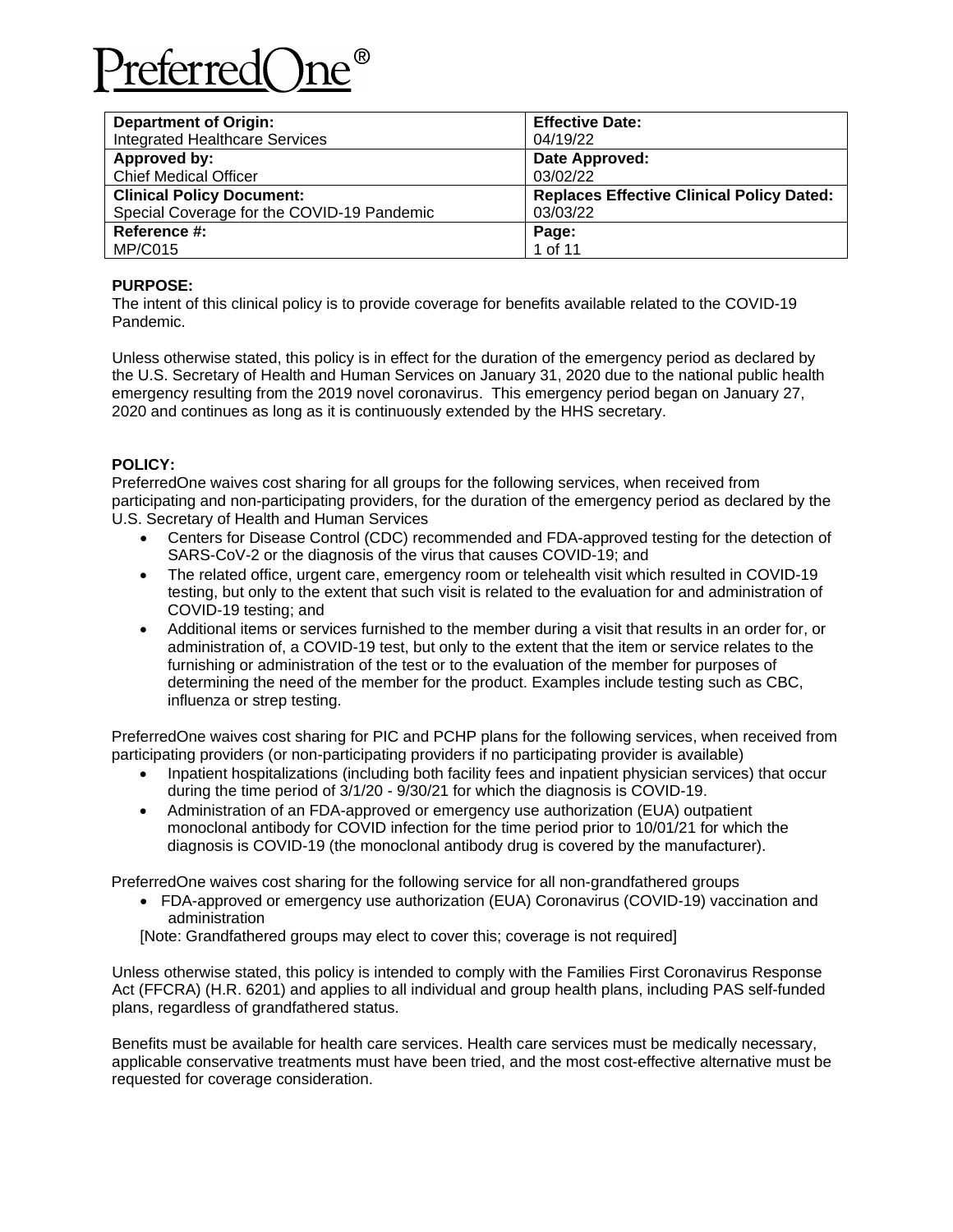

| <b>Department of Origin:</b>               | <b>Effective Date:</b>                           |
|--------------------------------------------|--------------------------------------------------|
| <b>Integrated Healthcare Services</b>      | 04/19/22                                         |
| Approved by:                               | Date Approved:                                   |
| <b>Chief Medical Officer</b>               | 03/02/22                                         |
| <b>Clinical Policy Document:</b>           | <b>Replaces Effective Clinical Policy Dated:</b> |
| Special Coverage for the COVID-19 Pandemic | 03/03/22                                         |
| Reference #:                               | Page:                                            |
| MP/C015                                    | 2 of 11                                          |

#### **EXCLUSIONS (not limited to):**

Refer to member's Certificate of Coverage or Summary Plan Description

CPT 99072 Additional supplies, materials, and clinical staff time over and above those usually included in an office visit or other non-facility service(s), when performed during a Public Health Emergency as defined by law, due to respiratory-transmitted infectious disease is not covered.

HCPCS S8301 Infection control supplies, not otherwise specified

## **CODING:**

CPT® or HCPCS

## **COVID-19 Testing**

86328 Immunoassay for infectious agent antibody(ies), qualitative or semiquantitative, single step method (eg, reagent strip); severe acute respiratory syndrome coronavirus 2 (SARS-CoV-2) (Coronavirus disease [COVID-19])

86408 Neutralizing antibody, severe acute respiratory syndrome coronavirus 2(SARS-CoV-2) (Coronavirus disease [COVID-19]); screen

86409 Neutralizing antibody, severe acute respiratory syndrome coronavirus 2(SARS-CoV-2) (Coronavirus disease [COVID-19]); titer

86413 Severe acute respiratory syndrome coronavirus 2 (SARS-CoV-2) (Coronavirus disease [COVID-10]) antibody, quantitative

86769 Antibody; severe acute respiratory syndrome coronavirus 2 (SARS-CoV-2) (Coronavirus disease [COVID-19])

87426 Infectious agent antigen detection by immunoassay technique, (eg, enzyme immunoassay [EIA], enzyme-linked immunosorbent assay [ELISA], immunochemiluminometric assay [IMCA]) qualitative or semiquantitative, multiple-step method; severe acute respiratory syndrome coronavirus (eg, SARS-CoV, SARS-CoV-2 [COVID-19])

87428 Infectious agent antigen detection by immunoassay technique, (eg, enzyme immunoassay [EIA], enzyme-linked immunosorbent assay [ELISA], fluorescence immunoassay [FIA], immunochemiluminometric assay [IMCA]) qualitative or semiquantitative; severe acute respiratory syndrome coronavirus (eg, SARS-CoV, SARS-CoV-2 [COVID-19]) and influenza virus types A and B

87635 Infectious agent detection by nucleic acid (DNA or RNA); severe acute respiratory syndrome coronavirus 2 (SARS-CoV-2) (Coronavirus disease [COVID-19]), amplified probe technique

87636 Infectious agent detection by nucleic acid (DNA or RNA); severe acute respiratory syndrome coronavirus 2 (SARS-CoV-2) (Coronavirus disease [COVID-19]) and influenza virus types A and B, multiplex amplified probe technique

87637 Infectious agent detection by nucleic acid (DNA or RNA); severe acute respiratory syndrome coronavirus 2 (SARS-CoV-2) (Coronavirus disease [COVID-19]), influenza virus types A and B, and respiratory syncytial virus, multiplex amplified probe technique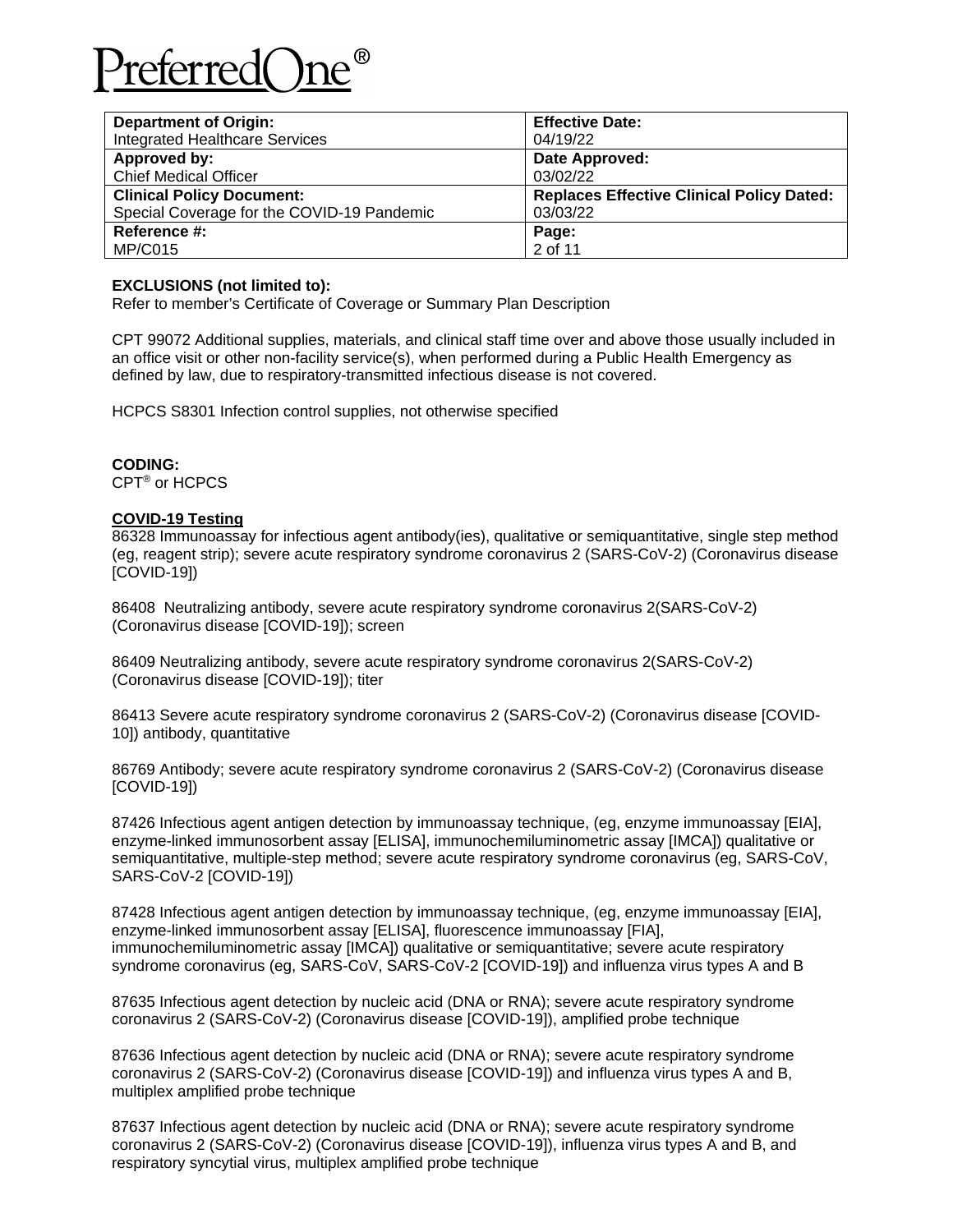

| <b>Department of Origin:</b>               | <b>Effective Date:</b>                           |
|--------------------------------------------|--------------------------------------------------|
| <b>Integrated Healthcare Services</b>      | 04/19/22                                         |
| Approved by:                               | Date Approved:                                   |
| <b>Chief Medical Officer</b>               | 03/02/22                                         |
| <b>Clinical Policy Document:</b>           | <b>Replaces Effective Clinical Policy Dated:</b> |
| Special Coverage for the COVID-19 Pandemic | 03/03/22                                         |
| Reference #:                               | Page:                                            |
| MP/C015                                    | 3 of 11                                          |

87811 Infectious agent antigen detection by immunoassay with direct optical (ie, visual) observation; severe acute respiratory syndrome coronavirus 2 (SARS-CoV-2) (Coronavirus disease [COVID-19])

0202U Infectious disease (bacterial or viral respiratory tract infection), pathogen-specific nucleic acid (DNA or RNA), 22 targets including severe acute respiratory syndrome coronavirus 2 (SARS-CoV-2), qualitative RT-PCR, nasopharyngeal swab, each pathogen reported as detected or not detected.

0223U Infectious disease (bacterial or viral respiratory tract infection), pathogen-specific nucleic acid (DNA or RNA), 22 targets including severe acute respiratory syndrome coronavirus 2 (SARS-CoV-2), qualitative RT-PCR, nasopharyngeal swab, each pathogen reported as detected or not detected

0224U Antibody, severe acute respiratory syndrome coronavirus 2 (SARS-CoV-2) (Coronavirus disease [COVID-19]), includes titer(s), when performed

0225U Infectious disease (bacterial or viral respiratory tract infection), pathogen-specific nucleic acid (DNA or RNA), 21 targets including severe acute respiratory syndrome coronavirus 2 (SARS-CoV-2), amplified probe technique, including multiplex reverse transcription for RNA targets, each analyte reported as detected or not detected

0240U Infectious disease (viral respiratory tract infection), pathogen-specific RNA, 3 targets (severe acute respiratory syndrome coronavirus 2 [SARS-CoV-2], influenza A, influenza B), upper respiratory specimen, each pathogen reported as detected or not detected

0241U Infections disease (viral respiratory tract infection), pathogen-specific RNA, 4 targets (severe acute respiratory syndrome coronavirus 2 [SARS-CoV-2], influenza A, influenza B, respiratory syncytial virus [RSV]), upper respiratory specimen, each pathogen reported as detected or not detected

C9803 Hospital outpatient clinical visit specimen collection for severe acute respiratory syndrome coronavirus 2 (sars-cov-2) (coronavirus disease [covid-19]), any specimen source

D0606 Molecular testing for a public health related pathogen, including coronavirus

G2023 Specimen collection for severe acute respiratory syndrome coronavirus 2 (SARS-CoV-2) (Coronavirus disease [COVID-19]), any specimen source

G2024 Specimen collection for severe acute respiratory syndrome coronavirus 2 (SARS-CoV-2) (Coronavirus disease [COVID-19]), from an individual in a skilled nursing facility or by a laboratory on behalf of a home health agency, any source

U0001 Novel Coronavirus Real Time RT-PCR Diagnostic Test Panel This code is only to be used for the tests developed by the Centers for Disease Control and Prevention (CDC)

U0002 nCoV Coronavirus, SARS-CoV-2/2019-nCoV (COVID-19), any technique, multiple types or subtypes (includes all targets), non-CDC Reported by laboratories performing non-CDC laboratory tests for SARS-CoV-2/2019-nCoV (COVID-19)

U0003 Infectious agent detection by nucleic acid (DNA or RNA); severe acute respiratory syndrome coronavirus 2 (SARS-CoV-2) (Coronavirus disease [COVID-19]), amplified probe technique, making use of high throughput technologies as described by CMS-2020-01-R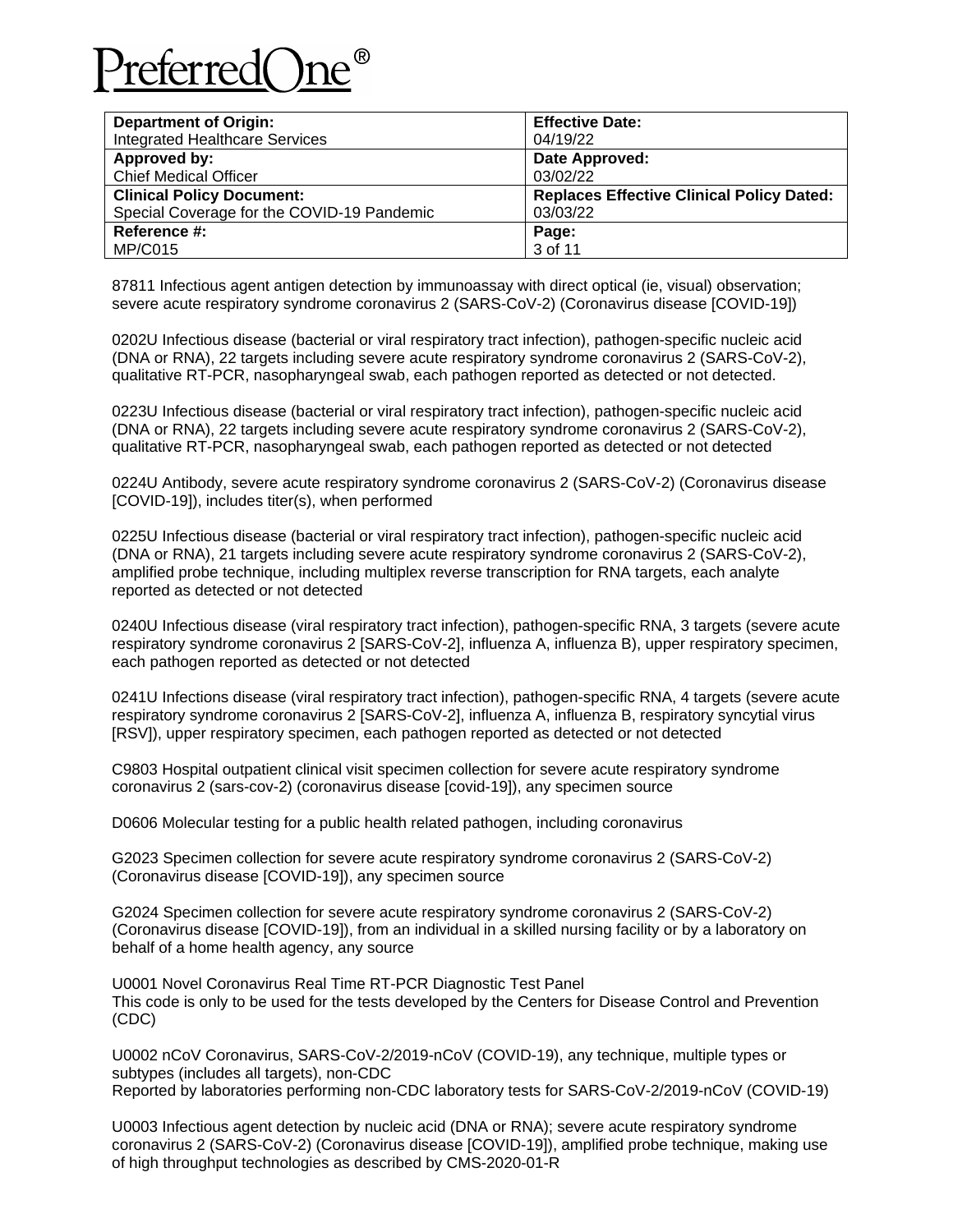

| <b>Department of Origin:</b>               | <b>Effective Date:</b>                           |
|--------------------------------------------|--------------------------------------------------|
| <b>Integrated Healthcare Services</b>      | 04/19/22                                         |
| Approved by:                               | Date Approved:                                   |
| <b>Chief Medical Officer</b>               | 03/02/22                                         |
| <b>Clinical Policy Document:</b>           | <b>Replaces Effective Clinical Policy Dated:</b> |
| Special Coverage for the COVID-19 Pandemic | 03/03/22                                         |
| Reference #:                               | Page:                                            |
| <b>MP/C015</b>                             | 4 of 11                                          |

U0004 2019-nCoV Coronavirus, SARS-CoV-2/2019-nCoV (COVID-19), any technique, multiple types or subtypes (includes all targets), non-CDC, making use of high throughput technologies as described by CMS-2020-01-R

+U0005 Infectious agent detection by nucleic acid (DNA or RNA); severe acute respiratory syndrome coronavirus 2 (SARS-CoC-2) (Coronavirus disease [COVID-19)], amplified probe technique, CDC or non-CDC, making use of high throughput technologies, completed within 2 calendar days from date of specimen collection

## **COVID-19 Monoclonal Antibodies and Administration**

Q0240 Injection, casirivimab and imdevimab, 600 mg

Q0243 Injection, casirivimab and imdevimab, 2400 mg

Q0244 Injection, casirivimab and imdevimab, 1200 mg

M0240 Intravenous infusion or subcutaneous injection, casirivimab and imdevimab, includes infusion or injection and post administration monitoring, subsequent repeat doses

M0241 Intravenous infusion or subcutaneous injection, casirivimab and imdevimab, includes infusion or injection and post administration monitoring, in the home or residence. This includes a beneficiary's home that has been made provider-based to the hospital during the COVID-19 public health emergency, subsequent repeat doses

M0243 Intravenous infusion, casirivimab and imdevimab includes infusion and post administration monitoring

M0244 Intravenous infusion, casirivimab and imdevimab, includes infusion and post administration monitoring in the home or residence; this includes a beneficiary's home that has been made providerbased to the hospital during the COVID-19 public health emergency

Q0245 Injection, bamlanivimab and etesevimab, 2100 mg

M0245 Intravenous infusion, bamlanivimab and etesevimab, includes infusion and post administration monitoring

M0246 Intravenous infusion, bamlanivimab and etesevimab, includes infusion and post administration monitoring in the home or residence; this includes a beneficiary's home that has been made providerbased to the hospital during the COVID-19 public health emergency

Q0249 Injection, tocilizumab, for hospitalized adults and pediatric patients (2 years of age and older) with COVID-19 who are receiving systemic corticosteroids and require supplemental oxygen, non-invasive or invasive mechanical ventilation, or extracorporeal membrane oxygenation (ECMO) only, 1 mg

M0249 Intravenous infusion, tocilizumab, for hospitalized adults and pediatric patients (2 years of age and older) with COVID-19 who are receiving systemic corticosteroids and require supplemental oxygen, noninvasive or invasive mechanical ventilation, or extracorporeal membrane oxygenation (ECMO) only, includes infusion and post administration monitoring, first dose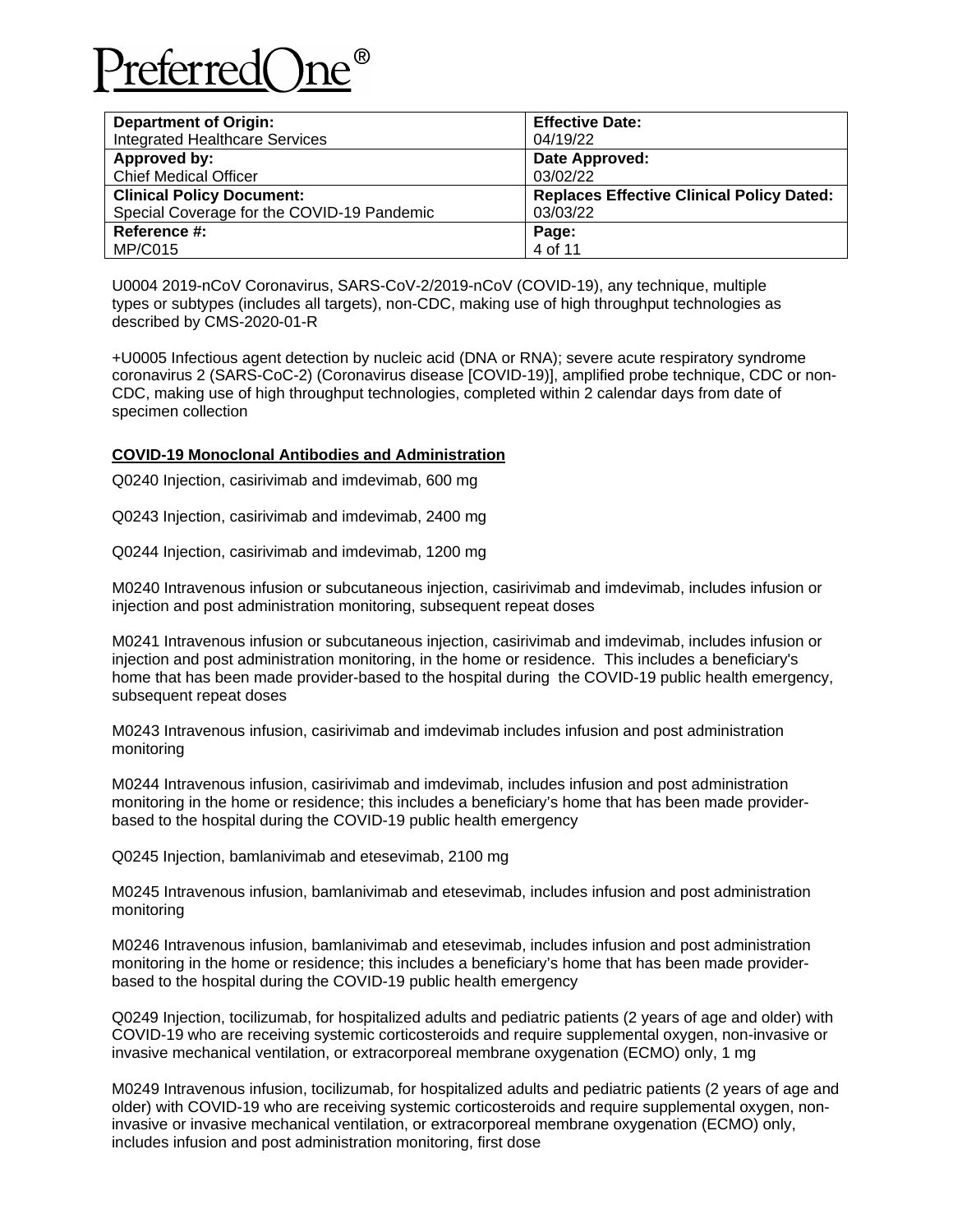

| <b>Department of Origin:</b>               | <b>Effective Date:</b>                           |
|--------------------------------------------|--------------------------------------------------|
| <b>Integrated Healthcare Services</b>      | 04/19/22                                         |
| Approved by:                               | Date Approved:                                   |
| <b>Chief Medical Officer</b>               | 03/02/22                                         |
| <b>Clinical Policy Document:</b>           | <b>Replaces Effective Clinical Policy Dated:</b> |
| Special Coverage for the COVID-19 Pandemic | 03/03/22                                         |
| Reference #:                               | Page:                                            |
| <b>MP/C015</b>                             | 5 of 11                                          |

M0250 Intravenous infusion, tocilizumab, for hospitalized adults and pediatric patients (2 years of age and older) with COVID-19 who are receiving systemic corticosteroids and require supplemental oxygen, noninvasive or invasive mechanical ventilation, or extracorporeal membrane oxygenation (ECMO) only, includes infusion and post administration monitoring, second dose

J0248 Injection, remdesivir, 1mg

Q0222 Injection, bebtelovimab, 175mg

M0222 Intravenous injection, bebtelovimab, includes post administration monitoring

M0223 Intravenous injection, bebtelovimab, includes injection and post administration monitoring in the home or residence; this includes a beneficiary's home that has been made provider-based to the hospital during the covid-19 public health emergency

#### **Vaccination and Administration**

• Pfizer-BioNTech COVID-19 vaccine and administration

91300 Severe acute respiratory syndrome coronavirus 2 (SARS-CoV-2) (Coronavirus disease [COVID-19]) vaccine, mRNA-LNP, spike protein, preservative free, 30 mcg/0.3 mL dosage, diluent reconstituted, for intramuscular use

91307 Severe acute respiratory syndrome coronavirus 2 (SARS-CoV-2) (coronavirus disease [COVID-19]) vaccine, mRNA-LNP, spike protein, preservative free, 10 mcg/0.2 mL dosage, diluent reconstituted, tris-sucrose formulation, for intramuscular use

0001A Immunization administration by intramuscular injection of severe acute respiratory syndrome coronavirus 2 (SARS-CoV-2) (Coronavirus disease [COVID-19]) vaccine, mRNA-LNP, spike protein, preservative free, 30 mcg/0.3 mL dosage, diluent reconstituted; first dose

0002A Immunization administration by intramuscular injection of severe acute respiratory syndrome coronavirus 2 (SARS-CoV-2) (Coronavirus disease [COVID-19]) vaccine, mRNA-LNP, spike protein, preservative free, 30 mcg/0.3 mL dosage, diluent reconstituted; second dose

0003A Immunization administration by intramuscular injection of severe acute respiratory syndrome coronavirus 2 (SARS-CoV-2) (Coronavirus disease [COVID-19]) vaccine, mRNA-LNP, spike protein, preservative free, 30 mcg/0.3 mL dosage, diluent reconstituted; third dose

0004A Immunization administration by intramuscular injection of severe acute respiratory syndrome coronavirus 2 (SARS-CoV-2) (Coronavirus disease [COVID-19]) vaccine, mRNA-LNP, spike protein, preservative free, 30 mcg/0.3 mL dosage, diluent reconstituted; booster dose

0071A Immunization administration by intramuscular injection of severe acute respiratory syndrome coronavirus 2 (SARS-CoV-2) (coronavirus disease [COVID-19]) vaccine, mRNA-LNP, spike protein, preservative free, 10 mcg/0.2 mL dosage, diluent reconstituted, tris-sucrose formulation; first dose

0072A Immunization administration by intramuscular injection of severe acute respiratory syndrome coronavirus 2 (SARS-CoV-2) (coronavirus disease [COVID-19]) vaccine, mRNA-LNP, spike protein, preservative free, 10 mcg/0.2 mL dosage, diluent reconstituted, tris-sucrose formulation; second dose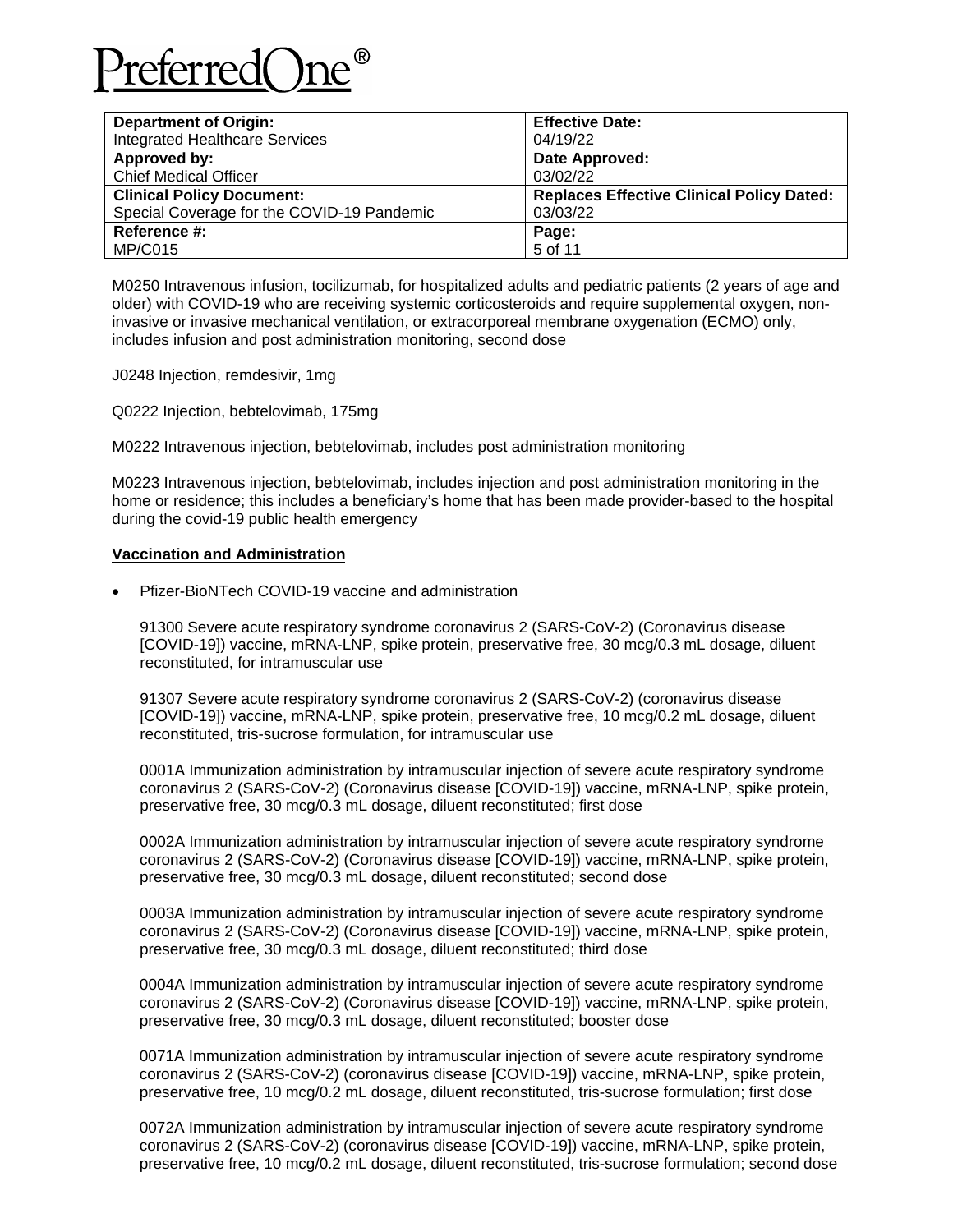

| <b>Department of Origin:</b>               | <b>Effective Date:</b>                           |
|--------------------------------------------|--------------------------------------------------|
| <b>Integrated Healthcare Services</b>      | 04/19/22                                         |
| Approved by:                               | Date Approved:                                   |
| <b>Chief Medical Officer</b>               | 03/02/22                                         |
| <b>Clinical Policy Document:</b>           | <b>Replaces Effective Clinical Policy Dated:</b> |
| Special Coverage for the COVID-19 Pandemic | 03/03/22                                         |
| Reference #:                               | Page:                                            |
| MP/C015                                    | 6 of 11                                          |

0073A Immunization administration by intramuscular injection of severe acute respiratory syndrome coronavirus 2 (SARS-CoV-2) (coronavirus disease [COVID-19]) vaccine, mRNA-LNP, spike protein, preservative free, 10 mcg/0.2 mL dosage, diluent reconstituted, tris-sucrose formulation; third dose

D1701 Pfizer-BioNTech Covid-19 vaccine administration - first dose SARSCOV2 COVID-19 VAC mRNA 30mcg/0.3mL IM DOSE 1

D1702 Pfizer-BioNTech Covid-19 vaccine administration - second dose SARSCOV2 COVID-19 VAC mRNA 30mcg/0.3mL IM DOSE 2

• Moderna COVID-19 vaccine and administration

91301 Severe acute respiratory syndrome coronavirus 2 (SARS-CoV-2) (Coronavirus disease [COVID-19]) vaccine, mRNA-LNP, spike protein, preservative free, 100 mcg/0.5 mL dosage, for intramuscular use

91306 Severe acute respiratory syndrome coronavirus 2 (SARS-CoV-2) (Coronavirus disease [COVID-19]) vaccine, mRNA-LNP, spike protein, preservative free, 50 mcg/0.25 mL dosage, for intramuscular use

0011A Immunization administration by intramuscular injection of severe acute respiratory syndrome coronavirus 2 (SARS-CoV-2) (Coronavirus disease [COVID-19]) vaccine, mRNA-LNP, spike protein, preservative free, 100 mcg/0.5 mL dosage; first dose

0012A Immunization administration by intramuscular injection of severe acute respiratory syndrome coronavirus 2 (SARS-CoV-2) (Coronavirus disease [COVID-19]) vaccine, mRNA-LNP, spike protein, preservative free, 100 mcg/0.5 mL dosage; second dose

0013A Immunization administration by intramuscular injection of severe acute respiratory syndrome coronavirus 2 (SARS-CoV-2) (Coronavirus disease [COVID-19]) vaccine, mRNA-LNP, spike protein, preservative free, 100 mcg/0.5 mL dosage; third dose

0064A Immunization administration by intramuscular injection of severe acute respiratory syndrome coronavirus 2 (SARS-CoV-2) (Coronavirus disease [COVID-19]) vaccine, mRNA-LNP, spike protein, preservative free, 50 mcg/0.25 mL dosage; booster dose

D1703 Moderna Covid-19 vaccine administration - first dose SARSCOV2 COVID-19 VAC mRNA 100mcg/0.5mL IM DOSE 1

D1704 Moderna Covid-19 vaccine administration - second dose SARSCOV2 COVID-19 VAC mRNA 100mcg/0.5mL IM DOSE 2

• Janssen COVID-19 vaccine and administration

91303 Severe acute respiratory syndrome coronavirus 2 (SARS-CoV-2) (coronavirus disease [COVID-19]) vaccine, DNA, spike protein, adenovirus type 26 (Ad26) vector, preservative free, 5x1010 viral particles/0.5mL dosage, for intramuscular use

0031A Immunization administration by intramuscular injection of severe acute respiratory syndrome coronavirus 2 (SARS-CoV-2) (coronavirus disease [COVID-19]) vaccine, DNA, spike protein, adenovirus type 26 (Ad26) vector, preservative free, 5x1010 viral particles/0.5mL dosage, single dose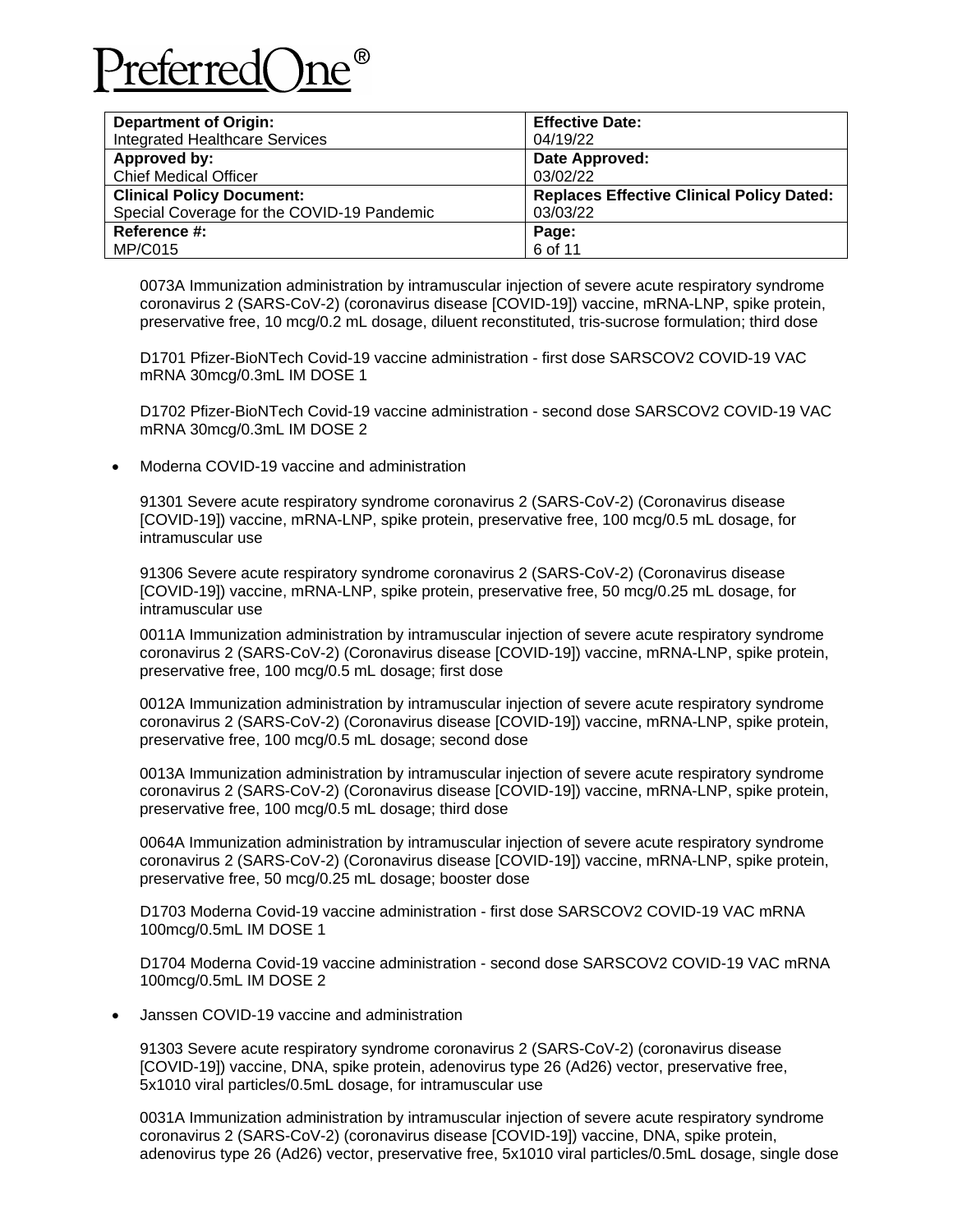

| <b>Department of Origin:</b>               | <b>Effective Date:</b>                           |
|--------------------------------------------|--------------------------------------------------|
| <b>Integrated Healthcare Services</b>      | 04/19/22                                         |
| Approved by:                               | Date Approved:                                   |
| <b>Chief Medical Officer</b>               | 03/02/22                                         |
| <b>Clinical Policy Document:</b>           | <b>Replaces Effective Clinical Policy Dated:</b> |
| Special Coverage for the COVID-19 Pandemic | 03/03/22                                         |
| Reference #:                               | Page:                                            |
| <b>MP/C015</b>                             | 7 of 11                                          |

0034A Immunization administration by intramuscular injection of severe acute respiratory syndrome coronavirus 2 (SARS-CoV-2) (coronavirus disease [COVID-19]) vaccine, DNA, spike protein, adenovirus type 26 (Ad26) vector, preservative free, 5x10<sup>10</sup> viral particles/0.5mL dosage, booster dose

D1707 Janssen Covid-19 vaccine administration SARSCOV2 COVID-19 VAC Ad26 5x1010 VP/.5mL IM SINGLE DOSE

M0201 Covid-19 vaccine administration inside a patient's home; reported only once per individual home per date of service when only covid-19 vaccine administration is performed at the patient's home

## **Other**

Q0220 Injection, tixagevimab and cilgavimab (Evusheld) for the pre-exposure prophylaxis only, for certain adults and pediatric individuals (12 years of age and older weighing at least 40kg) with no known sarscov-2 exposure, who either have moderate to severely compromised immune systems or for whom vaccination with any available covid-19 vaccine is not recommended due to a history of severe adverse reaction to a covid-19 vaccine(s) and/or covid-19 vaccine component(s), 300 mg

Q0221 Injection, tixagevimab and cilgavimab (Evusheld), 600 MG

M0220 Injection, tixagevimab and cilgavimab, (Evusheld) for the pre-exposure prophylaxis only, for certain adults and pediatric individuals (12 years of age and older weighing at least 40kg) with no known sars-cov-2 exposure, who either have moderate to severely compromised immune systems or for whom vaccination with any available covid-19 vaccine is not recommended due to a history of severe adverse reaction to a covid-19 vaccine(s) and/or covid-19 vaccine component(s), includes injection and post administration monitoring

M0221 Injection, tixagevimab and cilgavimab, (Evusheld) for the pre-exposure prophylaxis only, for certain adults and pediatric individuals (12 years of age and older weighing at least 40kg) with no known sars-cov-2 exposure, who either have moderate to severely compromised immune systems or for whom vaccination with any available covid-19 vaccine is not recommended due to a history of severe adverse reaction to a covid-19 vaccine(s) and/or covid-19 vaccine component(s), includes injection and post administration monitoring in the home or residence; this includes a beneficiary's home that has been made provider-based to the hospital during the covid-19 public health emergency

C9507 Fresh frozen plasma, high titer COVID-19 convalescent, frozen within 8 hours of collection, each unit

CPT codes copyright 2022 American Medical Association. All Rights Reserved. CPT is a trademark of the AMA. The AMA assumes no liability for the data contained herein.

ICD-10 Diagnosis Code Descriptions

- G44.201 Tension-type headache, unspecified, intractable
- G44.209 Tension-type headache, unspecified, not intractable
- G44.211 Episodic tension-type headache, intractable
- G44.219 Episodic tension-type headache, not intractable
- G44.59 Other complicated headache syndrome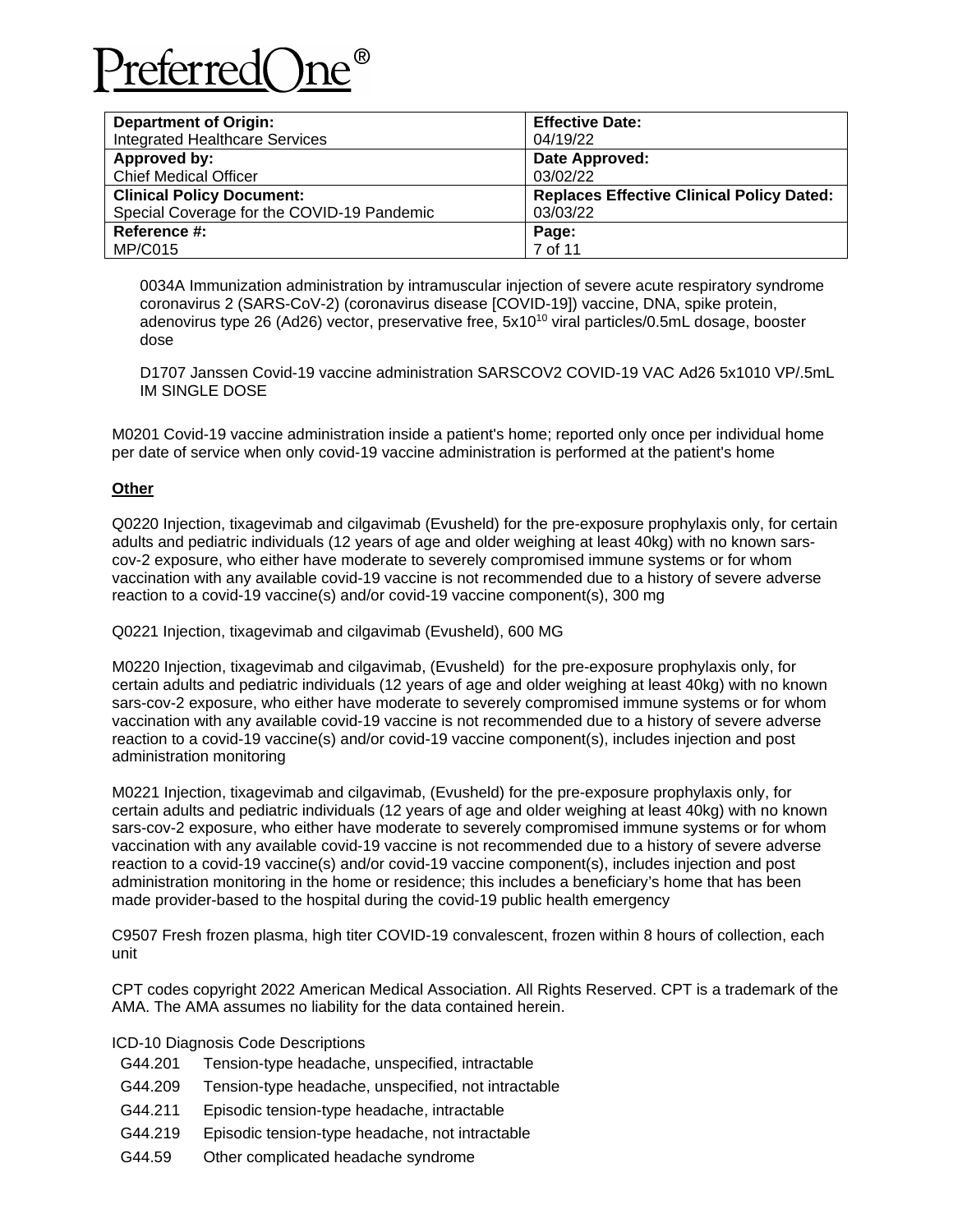

| <b>Department of Origin:</b>               | <b>Effective Date:</b>                           |
|--------------------------------------------|--------------------------------------------------|
| <b>Integrated Healthcare Services</b>      | 04/19/22                                         |
| Approved by:                               | Date Approved:                                   |
| <b>Chief Medical Officer</b>               | 03/02/22                                         |
| <b>Clinical Policy Document:</b>           | <b>Replaces Effective Clinical Policy Dated:</b> |
| Special Coverage for the COVID-19 Pandemic | 03/03/22                                         |
| Reference #:                               | Page:                                            |
| <b>MP/C015</b>                             | 8 of 11                                          |

| G44.83          | Primary cough headache                                                                                          |
|-----------------|-----------------------------------------------------------------------------------------------------------------|
| G44.84          | Primary exertional headache                                                                                     |
| G44.85          | Primary stabbing headache                                                                                       |
| G44.89          | Other headache syndrome                                                                                         |
| G93.3           | Postviral fatigue syndrome                                                                                      |
| J <sub>00</sub> | Acute nasopharyngitis [common cold] (acute rhinitis; acute coryza; infective rhinitis;<br>nasopharyngitis, NOS) |
| JO2.8           | Acute pharyngitis due to other specified organisms                                                              |
| JO2.9           | Acute pharyngitis, unspecified (pharyngitis, NOS; sore throat, NOS)                                             |
| J06.0           | Acute laryngopharyngitis                                                                                        |
| J06.9           | Acute upper respiratory infection, unspecified                                                                  |
| J12.81          | Pneumonia due to SARS-associated coronavirus                                                                    |
| J12.82          | Pneumonia due to coronavirus disease                                                                            |
| J12.89          | Other viral pneumonia                                                                                           |
| J20.8           | Acute bronchitis due to other specified organisms                                                               |
| J22             | Unspecified acute lower respiratory infection                                                                   |
| J40             | Bronchitis, not specified as acute or chronic                                                                   |
| J80             | Acute respiratory distress syndrome                                                                             |
| J96.00          | Acute respiratory failure, unspecified whether with hypoxia or hypercapnia                                      |
| J96.01          | Acute respiratory failure with hypoxia                                                                          |
| J96.02          | Acute respiratory failure with hypercapnia                                                                      |
| J98.8           | Other specified respiratory disorders                                                                           |
| M35.81          | Multisystem inflammatory syndrome                                                                               |
| M35.89          | Other specified systemic involvement of connective tissue                                                       |
| M54.5           | Low back pain                                                                                                   |
| M54.9           | Dorsalgia, unspecified (backache, NOS; back pain, NOS)                                                          |
| M62.81          | Muscle weakness (generalized)                                                                                   |
| M62.838         | Other muscle spasm                                                                                              |
| M79.10          | Myalgia, unspecified site (myofascial pain syndrome)                                                            |
| M79.11          | Myalgia of mastication muscle                                                                                   |
| M79.12          | Myalgia of auxiliary muscles, head and neck                                                                     |
| M79.18          | Myalgia, other site                                                                                             |
| M79.89          | Other specified soft tissue disorders (polyalgia)                                                               |
| M79.9           | Soft tissue disorder, unspecified                                                                               |
| P35.8           | Other congenital viral diseases                                                                                 |
| R05             | Cough                                                                                                           |
| R06.02          | Shortness of breath                                                                                             |
| R06.09          | Other forms of dyspnea                                                                                          |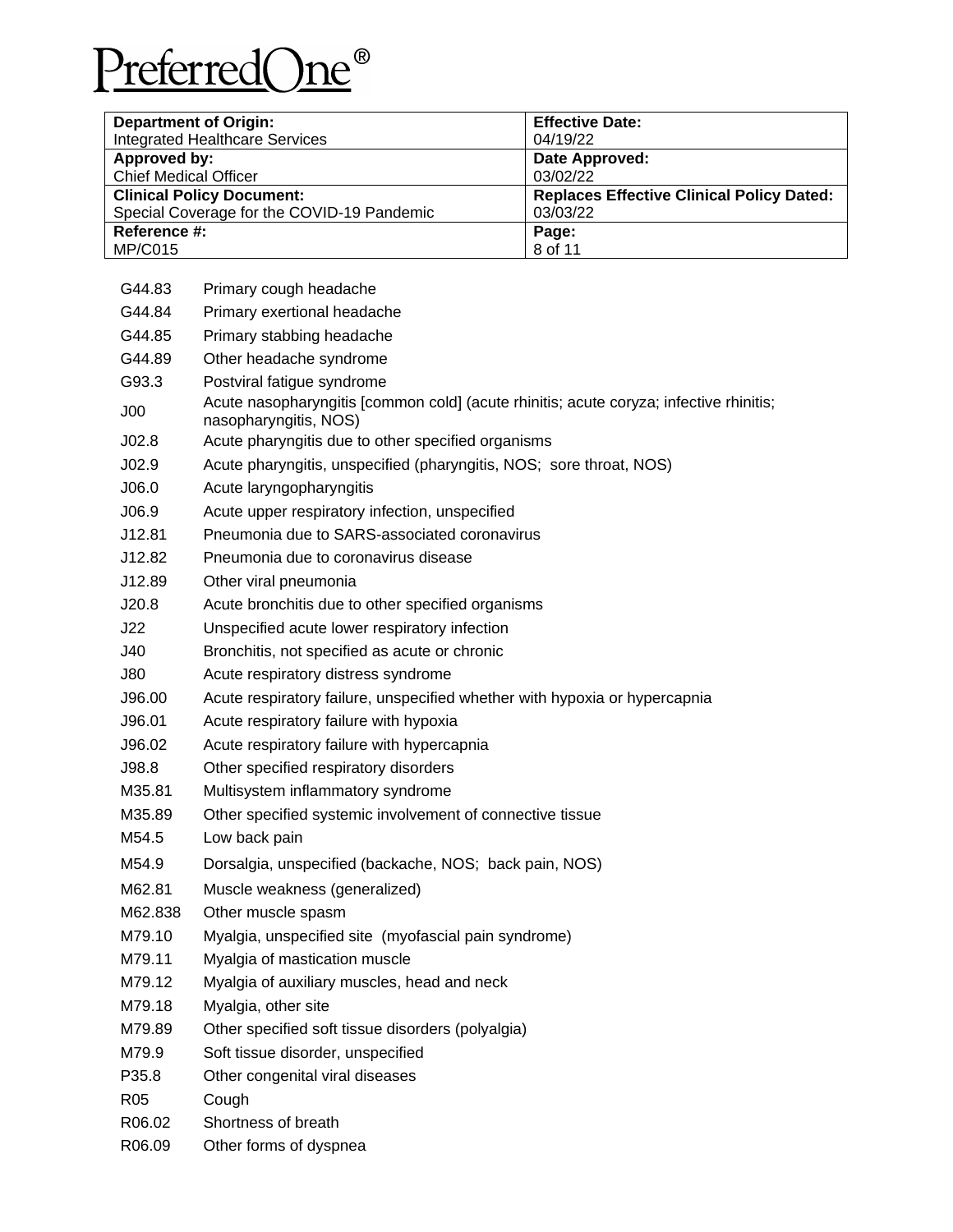

| <b>Department of Origin:</b>               | <b>Effective Date:</b>                           |
|--------------------------------------------|--------------------------------------------------|
| <b>Integrated Healthcare Services</b>      | 04/19/22                                         |
| Approved by:                               | Date Approved:                                   |
| <b>Chief Medical Officer</b>               | 03/02/22                                         |
| <b>Clinical Policy Document:</b>           | <b>Replaces Effective Clinical Policy Dated:</b> |
| Special Coverage for the COVID-19 Pandemic | 03/03/22                                         |
| Reference #:                               | Page:                                            |
| <b>MP/C015</b>                             | 9 of 11                                          |

| R <sub>06.1</sub>  | Stridor                                                                       |
|--------------------|-------------------------------------------------------------------------------|
| R06.2              | Wheezing                                                                      |
| R06.3              | Periodic breathing                                                            |
| R06.4              | Hyperventilation                                                              |
| R06.82             | Tachypnea, not elsewhere classified                                           |
| R <sub>06.89</sub> | Other abnormalities of breathing                                              |
| R06.9              | Unspecified abnormalities of breathing                                        |
| R07.0              | Pain in throat                                                                |
| R07.89             | Other chest pain                                                              |
| R09.2              | Respiratory arrest                                                            |
| R09.81             | Nasal congestion                                                              |
| R09.82             | Postnasal drip                                                                |
| R <sub>10.10</sub> | Upper abdominal pain, unspecified                                             |
| R <sub>10.11</sub> | Right upper quadrant pain                                                     |
| R <sub>10.12</sub> | Left upper quadrant pain                                                      |
| R <sub>10.13</sub> | Epigastric pain                                                               |
| R <sub>10.30</sub> | Lower abdominal pain, unspecified                                             |
| R <sub>10.31</sub> | Right lower quadrant pain                                                     |
| R <sub>10.32</sub> | Left lower quadrant pain                                                      |
| R <sub>10.33</sub> | Periumbilical pain                                                            |
| R <sub>10.84</sub> | Generalized abdominal pain                                                    |
| R <sub>10.9</sub>  | Unspecified abdominal pain                                                    |
| R <sub>11.0</sub>  | Nausea                                                                        |
| R <sub>11.10</sub> | Vomiting, unspecified                                                         |
| R <sub>11.11</sub> | Vomiting without nausea                                                       |
| R <sub>11.12</sub> | Projectile vomiting                                                           |
| R <sub>11.2</sub>  | Nausea with vomiting, unspecified                                             |
| R <sub>19.7</sub>  | Diarrhea, unspecified                                                         |
| R <sub>19.8</sub>  | Other specified symptoms and signs involving the digestive system and abdomen |
| R <sub>23.0</sub>  | Flushing, excessive blushing                                                  |
| R <sub>25.2</sub>  | Cramp and spasm                                                               |
| R43.0              | Anosmia                                                                       |
| R43.1              | Parosmia                                                                      |
| R43.2              | Parageusia                                                                    |
| R43.8              | Other disturbances of smell and taste (mixed disturbance of smell and taste)  |
| R43.9              | Unspecified disturbances of smell and taste                                   |
| R50.9              | Fever, unspecified                                                            |
| R <sub>51</sub>    | Headache (facial pain NOS)                                                    |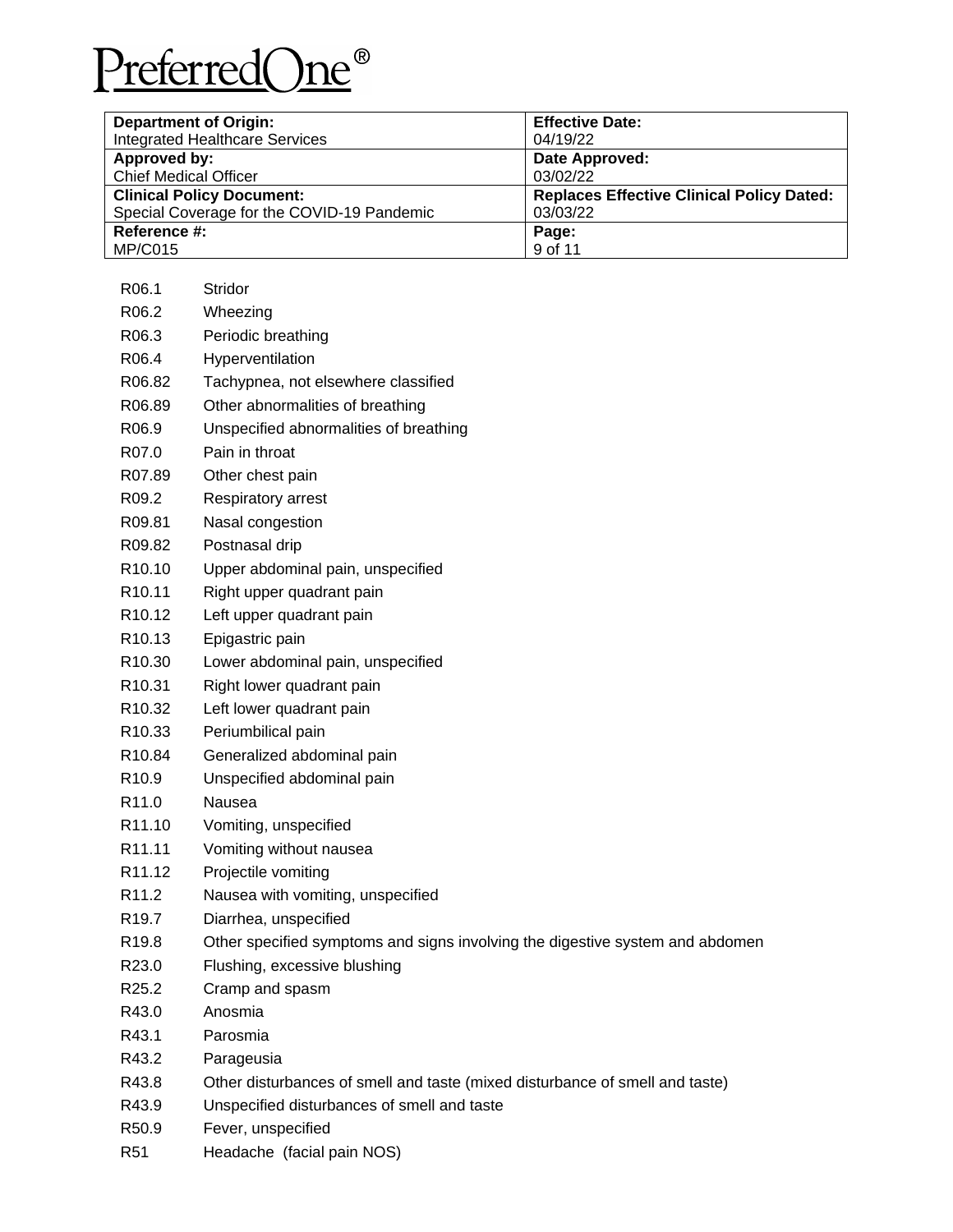# referred()r

| <b>Department of Origin:</b>               | <b>Effective Date:</b>                           |
|--------------------------------------------|--------------------------------------------------|
| <b>Integrated Healthcare Services</b>      | 04/19/22                                         |
| Approved by:                               | Date Approved:                                   |
| <b>Chief Medical Officer</b>               | 03/02/22                                         |
| <b>Clinical Policy Document:</b>           | <b>Replaces Effective Clinical Policy Dated:</b> |
| Special Coverage for the COVID-19 Pandemic | 03/03/22                                         |
| Reference #:                               | Page:                                            |
| <b>MP/C015</b>                             | 10 of 11                                         |

R52 Pain, unspecified (acute or generalized pain, NOS)

- R53.1 Weakness
- R53.81 Other malaise (malaise, NOS; debility NOS; general physical deterioration)
- R53.83 Other fatigue (fatigue, NOS; lack of energy; lethargy; tiredness)
- R61 Generalized hyperhidrosis, excessive sweating, night sweats, secondary hyperhidrosis
- R68.83 Chills (without fever)
- U07.1 Other coronavirus as the cause of diseases classified elsewhere
- U099 Post-COVID-19 condition, unspecified
- Z03.818 Encounter for observation for suspected exposure to other biological agents ruled out
- Z11.52 Encounter for screening for COVID-19
- Z11.59 Encounter for screening for other viral diseases
- Z20.822 Contact with and (suspected) exposure to COVID-19
- Z20.828 Contact with and (suspected) exposure to other viral communicable diseases
- Z86.16 Personal history of COVID-19
- Z86.19 Personal history of other infectious and parasitic diseases

General ICD-10-CM Coding Guidelines.

- If the provider documents "suspected", "possible" or "probable" COVID-19, do not assign code U07.1; assign a code(s) explaining the reason for encounter (such as fever, or Z20.828)
- Note: Diagnosis code B34.2, Coronavirus infection, unspecified, would in generally not be appropriate for the COVID-19, because the cases have universally been respiratory in nature, so the site would not be "unspecified"

ICD-10-CM Official Guidelines for Coding and Reporting FY 2021 (October 1, 2020 - September 30, 2021)

The following coding guidance has been developed by CDC and approved by the four organizations that make up the Cooperating Parties: the National Center for Health Statistics, the American Health Information Management Association, the American Hospital Association, and the Centers for Medicare & Medicaid Services.

J82.89 plus U07.1 = pneumonia confirmed due to COVID-19 J20.8 plus U07.1 = acute bronchitis confirmed due to COVID-19 J22 plus U07.1 = COVID-19 documented as being associated with a lower respiratory infection, not otherwise specified (NOS), or an acute respiratory infection, NOS J98.8 plus U07.1 = COVID-19 documented as being associated with a respiratory infection, NOS J80 plus U07.1 = ARDS (acute respiratory distress syndrome) due to COVID-19 Z03.818 = concern about a possible exposure to COVID-19, but this ruled out after evaluation Z20.828 = actual exposure to someone who is confirmed to have COVID-19

Acute respiratory failure

 For acute respiratory failure due to COVID-19, assign code U07.1, and code J96.0-, Acute respiratory failure.